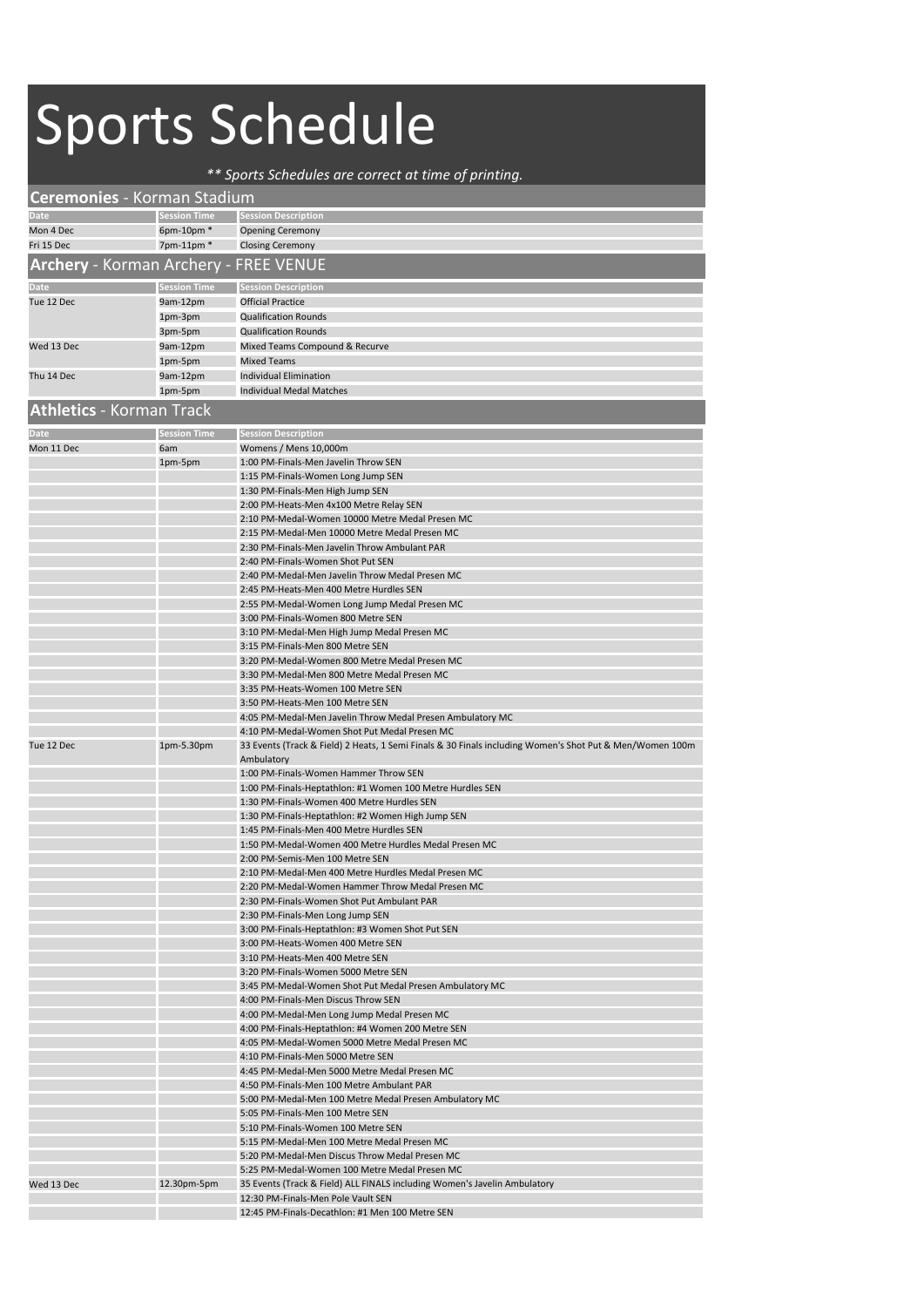|                                         |                     | 1:00 PM-Finals-Men Hammer Throw SEN                                          |
|-----------------------------------------|---------------------|------------------------------------------------------------------------------|
|                                         |                     | 1:00 PM-Finals-Heptathlon: #5 Women Long Jump SEN                            |
|                                         |                     | 1:00 PM-Finals-Decathlon: #2 Men Long Jump SEN                               |
|                                         |                     | 1:15 PM-Heats-Men 200 Metre SEN                                              |
|                                         |                     | 1:30 PM-Heats-Women 200 Metre SEN                                            |
|                                         |                     | 1:45 PM-Finals-Women 3000 Metre Steeplechase SEN                             |
|                                         |                     | 2:00 PM-Finals-Heptathlon: #6 Women Javelin Throw SEN                        |
|                                         |                     | 2:00 PM-Finals-Women Triple Jump SEN                                         |
|                                         |                     | 2:10 PM-Finals-Men 3000 Metre Steeplechase SEN                               |
|                                         |                     | 2:15 PM-Finals-Decathlon: #3 Men Shot Put SEN                                |
|                                         |                     | 2:20 PM-Medal-Men Hammer Throw Medal Presen MC                               |
|                                         |                     | 2:45 PM-Medal-Women 3000 Metre Steeplechase Medal Presen MC                  |
|                                         |                     | 2:50 PM-Medal-Men Pole Vault Medal Presen MC                                 |
|                                         |                     | 3:00 PM-Medal-Men 3000 Metre Steeplechase Medal Presen MC                    |
|                                         |                     | 3:15 PM-Finals-Heptathlon: #7 Women 800 Metre SEN                            |
|                                         |                     | 3:25 PM-Finals-Women 400 Metre SEN                                           |
|                                         |                     | 3:30 PM-Finals-Decathlon: #4 Men High Jump SEN                               |
|                                         |                     | 3:30 PM-Finals-Women Discus Throw SEN                                        |
|                                         |                     | 3:35 PM-Medal-Women Triple Jump Medal Presen MC                              |
|                                         |                     | 3:40 PM-Finals-Men 400 Metre SEN<br>3:40 PM-Medal-Women Other Hep - Medal MC |
|                                         |                     | 3:45 PM-Medal-Women 400 Metre Medal Presen MC                                |
|                                         |                     | 3:50 PM-Medal-Men 400 Metre Medal Presen MC                                  |
|                                         |                     | 4:00 PM-Finals-Women 4x100 Metre Relay SEN                                   |
|                                         |                     | 4:10 PM-Finals-Men 4x100 Metre Relay SEN                                     |
|                                         |                     | 4:20 PM-Medal-Women 4x100 Metre Relay Medal Presen MC                        |
|                                         |                     | 4:30 PM-Medal-Men 4x100 Metre Relay Medal Presen MC                          |
|                                         |                     | 4:40 PM-Finals-Decathlon: #5 Men 400 Metre SEN                               |
|                                         |                     | 4:50 PM-Medal-Women Discus Throw Medal Presen MC                             |
| Thu 14 Dec                              | 1pm-6pm             | 34 Events (Track & Field) ALL FINALS                                         |
|                                         |                     | 12:00 PM-Heats-Men 110 Metre Hurdles SEN                                     |
|                                         |                     | 12:30 PM-Finals-Decathlon: #6 Men 110 Metre Hurdles SEN                      |
|                                         |                     | 12:45 PM-Finals-Decathlon: #7 Men Discus Throw SEN                           |
|                                         |                     | 1:00 PM-Medal-Men Half Marathon Medal Presen MC                              |
|                                         |                     | 1:00 PM-Finals-Women Javelin Throw SEN                                       |
|                                         |                     | 1:00 PM-Finals-Men Triple Jump SEN                                           |
|                                         |                     | 1:10 PM-Medal-Women Half Marathon Medal Presen MC                            |
|                                         |                     | 1:30 PM-Finals-Women 200 Metre SEN                                           |
|                                         |                     | 1:40 PM-Medal-Women 200 Metre Medal Presen MC                                |
|                                         |                     | 1:45 PM-Finals-Men 200 Metre SEN                                             |
|                                         |                     |                                                                              |
|                                         |                     | 1:45 PM-Finals-Decathlon: #8 Men Pole Vault SEN                              |
|                                         |                     | 2:05 PM-Finals-Women 1500 Metre SEN                                          |
|                                         |                     | 2:15 PM-Medal-Men 200 Metre Medal Presen MC                                  |
|                                         |                     | 2:20 PM-Finals-Men 1500 Metre SEN                                            |
|                                         |                     | 2:30 PM-Medal-Women Javelin Throw Medal Presen MC                            |
|                                         |                     | 2:30 PM-Finals-Women High Jump SEN                                           |
|                                         |                     | 2:35 PM-Medal-Women 1500 Metre Medal Presen MC                               |
|                                         |                     | 2:40 PM-Medal-Men 1500 Metre Medal Presen MC                                 |
|                                         |                     | 2:30 PM-Finals-Men Shot Put SEN                                              |
|                                         |                     | 2:55 PM-Medal-Men Triple Jump Medal Presen MC                                |
|                                         |                     | 3:00 PM-Finals-Women 100 Metre Hurdles SEN                                   |
|                                         |                     | 3:15 PM-Finals-Men 110 Metre Hurdles SEN                                     |
|                                         |                     | 3:25 PM-Medal-Women 100 Metre Hurdles Medal Presen MC                        |
|                                         |                     | 3:50 PM-Medal-Women High Jump Medal Presen MC                                |
|                                         |                     | 4:00 PM-Finals-Men Shot Put Sec. Throw PAR                                   |
|                                         |                     | 4:00 PM-Finals-Decathlon: #9 Men Javelin Throw SEN                           |
|                                         |                     | 4:10 PM-Medal-Men Shot Put Medal Presen MC                                   |
|                                         |                     | 4:30 PM-Finals-Women 4x400 Metre Relay SEN                                   |
|                                         |                     | 4:40 PM-Medal-Men 110 Metre Hurdles Medal Presen MC                          |
|                                         |                     | 4:45 PM-Finals-Men 4x400 Metre Relay SEN                                     |
|                                         |                     | 5:00 PM-Finals-Decathlon: #10 Men 1500 Metre SEN                             |
|                                         |                     | 5:10 PM-Medal-Men Shot Put Sec-Medal Pr MC                                   |
|                                         |                     | 5:15 PM-Medal-Women 4x400 Metre Relay Medal Presen MC                        |
|                                         |                     | 5:20 PM-Medal-Men 4x400 Metre Relay Medal Presen MC                          |
|                                         |                     | 5:25 PM-Medal-Men Other Dec-Medal Pr MC                                      |
| Athletics - Korman/Teouma/Korman        |                     |                                                                              |
|                                         |                     |                                                                              |
| Date                                    | <b>Session Time</b> | <b>Session Description</b>                                                   |
| Thu 14 Dec                              | 5am-7am             | Semi Marathon - from Korman Stadium to Teouma back to Korman Stadium         |
| Basketball 3x3 - Korman - Indoor Hall 2 |                     |                                                                              |
|                                         |                     |                                                                              |
| <b>Date</b>                             | <b>Session Time</b> | <b>Session Description</b>                                                   |
| Mon 11 Dec                              | 10am-8pm            | Basketball 3x3 Games 1-20                                                    |
| Tue 12 Dec<br>Wed 13 Dec                | 9am-9pm             | Basketball 3x3 Games 21 - 40<br>Basketball 3x3 Games 41 - 52                 |
| Thu 14 Dec                              | 10am-3pm<br>4pm-9pm | Basketball 3x3 Semi Finals/FINALS - Games 53 - 60                            |
|                                         |                     |                                                                              |
|                                         |                     | Beach Volleyball - OCGQ - Korman Beach Volleyball Courts                     |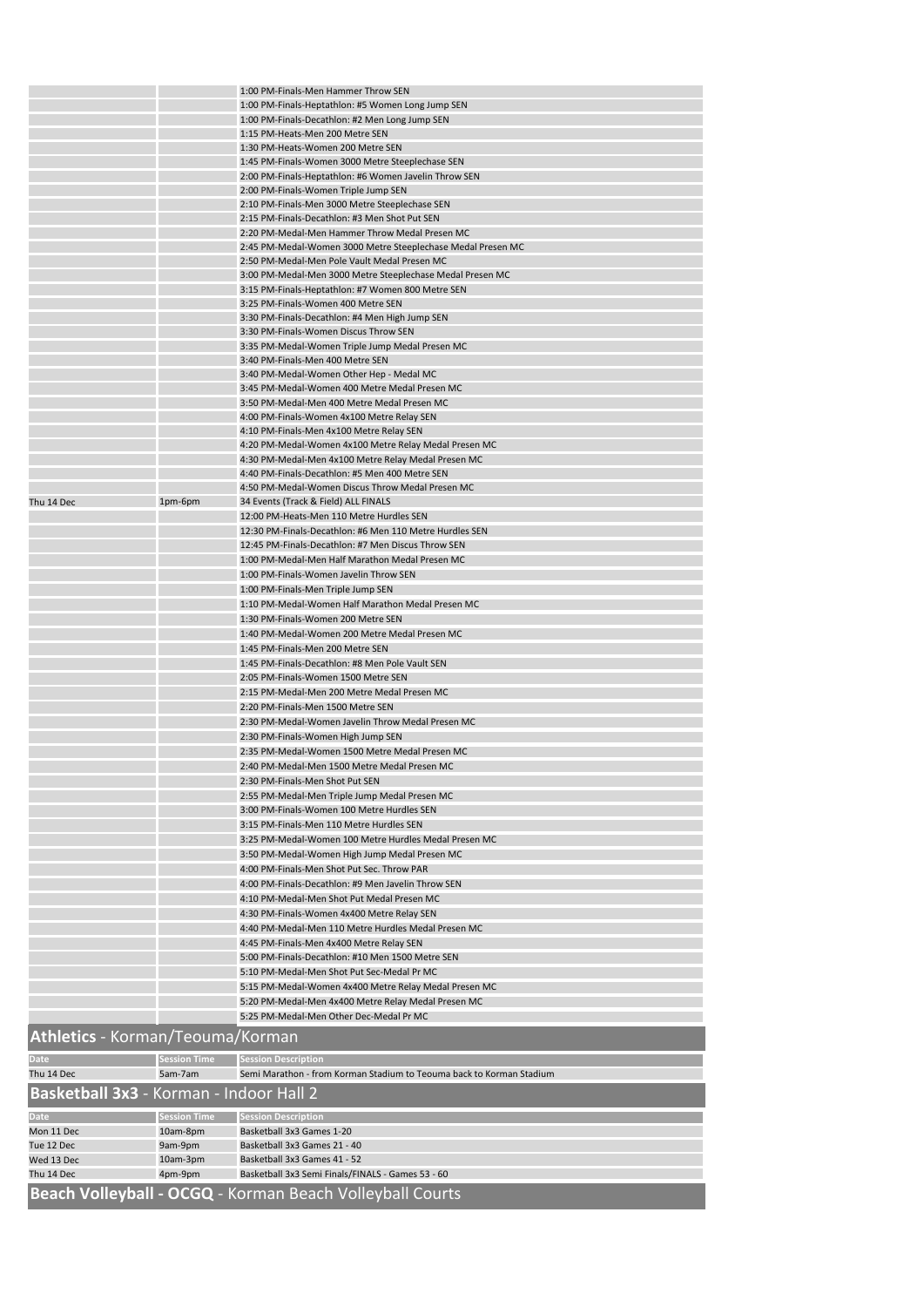| <b>Date</b>                                 |                      | <b>Session Time</b> | <b>Session Description</b>                                  |
|---------------------------------------------|----------------------|---------------------|-------------------------------------------------------------|
|                                             |                      |                     |                                                             |
| Wed 6 Dec                                   |                      | 9am-6pm             | Beach Volleyball - Commonwealth Games Qualifier             |
| Thu 7 Dec                                   |                      | 9am-6pm             | Beach Volleyball - Commonwealth Games Qualifier             |
| Fri 8 Dec                                   |                      | 9am-6pm             | Beach Volleyball - Commonwealth Games Qualifier             |
|                                             |                      |                     | Beach Volleyball - Korman Beach Volleyball Courts           |
|                                             |                      |                     |                                                             |
| Date                                        |                      | Session Time        | <b>Session Description</b>                                  |
|                                             |                      |                     |                                                             |
| Mon 11 Dec                                  |                      | 9am-12pm            | Mens Games 1-4                                              |
|                                             |                      | 1pm-5pm             | <b>Womens Games 5-8</b>                                     |
|                                             | Court <sub>1</sub>   | 5pm-7pm             | Mens Games 9-10                                             |
|                                             |                      | 7pm-9pm             | <b>Womens Games 9-10</b>                                    |
|                                             |                      | 9am-12pm            | Womens Games 1-4                                            |
|                                             | Court<br>$\sim$      |                     | Mens Games 5-8                                              |
|                                             |                      | 1pm-5pm             |                                                             |
| Tue 12 Dec                                  |                      | 9am-12pm            | Mens Games 15-18                                            |
|                                             | Court <sub>1</sub>   | 1pm-5pm             | Womens Games 15-18                                          |
|                                             |                      | 5pm-7pm             | Mens Games 19-20                                            |
|                                             |                      | 7pm-9pm             | Womens Games 19-20                                          |
|                                             |                      |                     |                                                             |
|                                             | Court<br>$\sim$      | 9am-12pm            | <b>Womens Games 11-14</b>                                   |
|                                             |                      | 1pm-5pm             | Mens Games 15-18                                            |
| Wed 13 Dec                                  |                      | 9am-12pm            | Mens Games 21-24                                            |
|                                             |                      | 1pm-5pm             | Womens Games 25-28                                          |
|                                             | Court <sub>1</sub>   | 5pm-7pm             | Mens Games 29-30                                            |
|                                             |                      |                     | Womens Games 29-30                                          |
|                                             |                      | 7pm-9pm             |                                                             |
|                                             | Court<br>$\mathbf 2$ | 9am-12pm            | <b>Womens Games 21-24</b>                                   |
|                                             |                      | 1pm-5pm             | Mens Games 25-28                                            |
| Thu 14 Dec                                  |                      | 9am-12pm            | Mens Games 31-34                                            |
|                                             |                      | 5pm-7pm             | Mens Games 35-36                                            |
|                                             | Court <sub>1</sub>   |                     |                                                             |
|                                             |                      | 7pm-9pm             | Womens Games 35-36                                          |
|                                             | $\frac{Cou}{rt}$     | 9am-12pm            | Womens Games 31-34                                          |
|                                             |                      |                     | Mens 3rd                                                    |
| Fri 15 Dec                                  |                      | $11am-12pm$         |                                                             |
|                                             | Court <sub>1</sub>   | 12pm-1pm            | Womens 3rd                                                  |
|                                             |                      | 2pm-3pm             | <b>Mens Grand Final</b>                                     |
|                                             |                      | 4pm-5pm             | <b>Womens Grand Final</b>                                   |
|                                             |                      |                     |                                                             |
| Boxing - Korman - Indoor Hall 1             |                      |                     |                                                             |
|                                             |                      |                     |                                                             |
| Date                                        |                      | Session Time        | <b>Session Description</b>                                  |
| Tue 12 Dec                                  |                      | 2pm-5pm             | Session 1 - Preliminary Bouts                               |
|                                             |                      | 7pm-10pm            | Session 2 - Quarter Final Bouts                             |
| Wed 13 Dec                                  |                      | 2pm-5pm             | Session 3 - Quarter Final Bouts                             |
|                                             |                      |                     |                                                             |
|                                             |                      | 7pm-10pm            | Session 4 - Quarter Final Bouts                             |
| Thu 14 Dec                                  |                      | 2pm-4pm             | Session 5 - Quarter Final Bouts                             |
|                                             |                      | 5pm-7pm             | Session 6 - Semi Final Bouts                                |
| Fri 15 Dec                                  |                      | 2pm-3pm             | <b>Final Bouts</b>                                          |
|                                             |                      |                     |                                                             |
| Football - Korman Stadium Field             |                      |                     |                                                             |
|                                             |                      |                     |                                                             |
| Date                                        |                      | <b>Session Time</b> | <b>Session Description</b>                                  |
| Tue 5 Dec                                   |                      | 7pm-9pm             | Men - TUVALU V NEW CALEDONIA                                |
| Wed 6 Dec                                   |                      | 4рт-6рт             | Men - SOLOMON ISLANDS V FIJI                                |
|                                             |                      | 7pm-9pm             | Men - VANUATU V TONGA                                       |
| Thu 7 Dec                                   |                      | 4рт-6рт             | Women - SOLOMON ISLANDS V TONGA                             |
|                                             |                      |                     |                                                             |
|                                             |                      | 7pm-9pm             | Women - VANUATU V FIJI                                      |
| Mon 11 Dec                                  |                      | 7pm-9pm             | Women - TONGA V VANUATU                                     |
| Tue 12 Dec                                  |                      | 7pm-9pm             | Men - NEW CALEDONIA V SOLOMON ISLANDS                       |
| Thu 14 Dec                                  |                      | 7pm-9pm             | Women Gold                                                  |
|                                             |                      |                     |                                                             |
|                                             |                      |                     | <b>Football - Port Vila Stadium (CHECK FOR FREE EVENTS)</b> |
|                                             |                      |                     |                                                             |
| Date                                        |                      | <b>Session Time</b> | <b>Session Description</b>                                  |
| Sat 2 Dec                                   |                      | 9am-11am            | Men - FIJI V TUVALU                                         |
|                                             |                      | 12pm-2pm            | Men - TONGA V SOLOMON ISLANDS                               |
|                                             |                      | 3pm-5pm             | Men - NEW CALEDONIA V VANUATU                               |
| Mon 4 Dec                                   |                      | 9am-11am            | Women - FIJI V TONGA                                        |
|                                             | FREE                 |                     |                                                             |
|                                             | <b>FREE</b>          | 12pm-2pm            | Women - VANUATU V SOLOMONS                                  |
| Sat 9 Dec                                   |                      | 9am-11am            | Men - TONGA V NEW CALEDONIA                                 |
|                                             |                      | 12pm-2pm            | Men - VANUATU V FIJI                                        |
|                                             |                      | 3pm-5pm             | Men - SOLOMON ISLANDS V TUVALU                              |
| Mon 11 Dec                                  | <b>FREE</b>          | 12pm-2pm            | Women - SOLOMON ISLANDS V FIJI                              |
|                                             |                      |                     |                                                             |
| Tue 12 Dec                                  |                      | 12pm-2pm            | Men - FIJI V TONGA                                          |
|                                             |                      | 3pm-5pm             | Men - TUVALU V VANUATU                                      |
| Thu 14 Dec                                  | <b>FREE</b>          | 12pm-2pm            | Women Bronze                                                |
| Fri 15 Dec                                  |                      | 9am-11am            | Men - TUVALU V TONGA                                        |
|                                             |                      | 12pm-2pm            | Men - FIJI V NEW CALEDONIA                                  |
|                                             |                      |                     |                                                             |
|                                             |                      | 3pm-5pm             | Men - SOLOMON ISLANDS V VANUATU                             |
| <b>Golf - Mele Golf Course - FREE VENUE</b> |                      |                     |                                                             |
|                                             |                      |                     |                                                             |
| Date                                        |                      | <b>Session Time</b> | <b>Session Description</b>                                  |
| Wed 6 Dec                                   |                      | 9.30am              | Round 1 - Two tee start: Holes 1 & 10                       |
|                                             |                      |                     |                                                             |
| Thu 7 Dec                                   |                      | 9.30am              | Round 2 - Two tee start: Holes 1 & 10                       |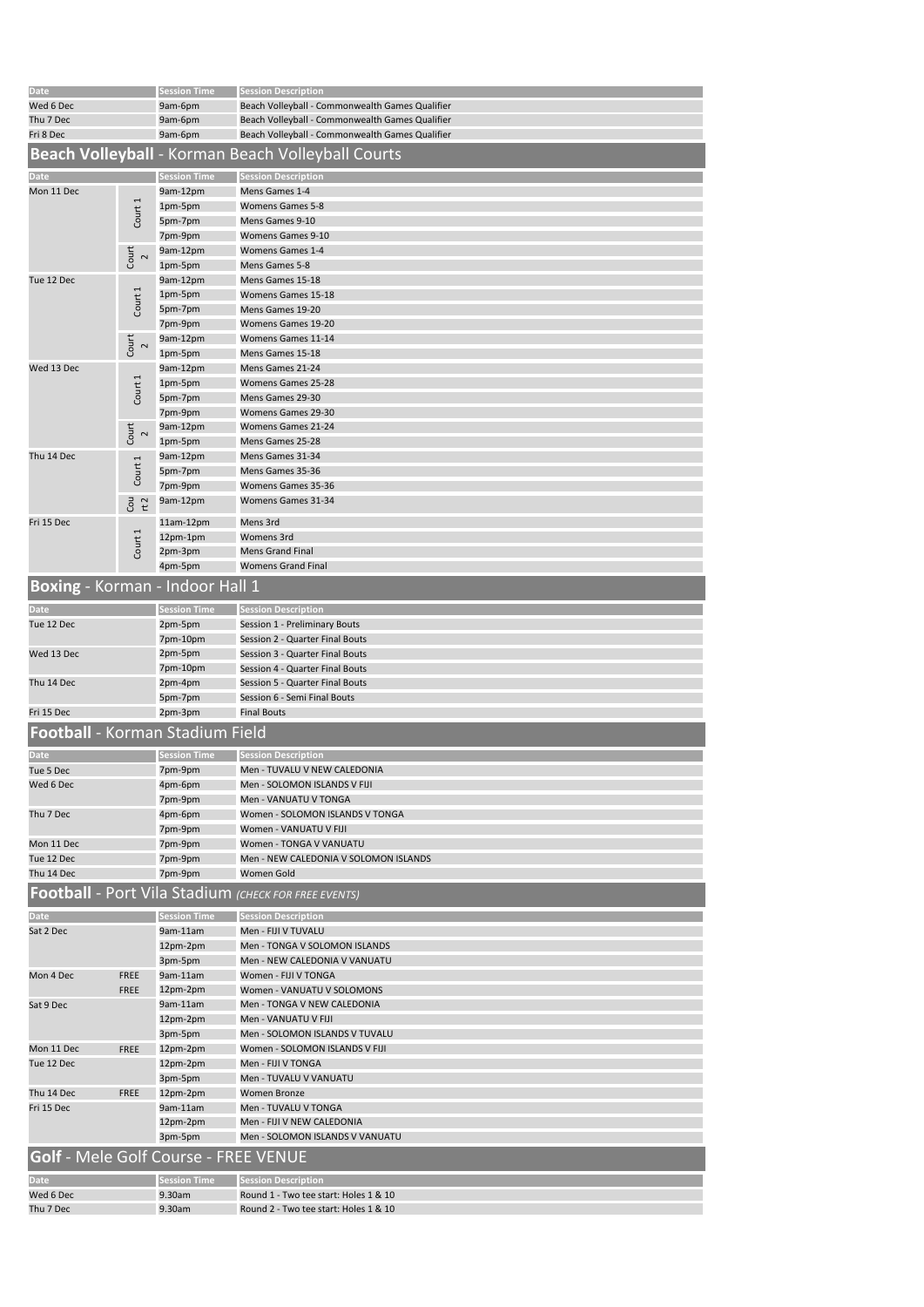| Fri 8 Dec<br>Sat 9 Dec                |                                   | 9.30am<br>9.30am           | Round 3 - Two tee start: Holes 1 & 10<br>Round 4 - Two tee start: Holes 1 & 10                                                                                              |
|---------------------------------------|-----------------------------------|----------------------------|-----------------------------------------------------------------------------------------------------------------------------------------------------------------------------|
| Judo - Korman - Indoor Hall 2         |                                   |                            |                                                                                                                                                                             |
|                                       |                                   |                            |                                                                                                                                                                             |
| Date                                  |                                   | <b>Session Time</b>        | <b>Session Description</b>                                                                                                                                                  |
| Wed 6 Dec                             |                                   | 10am-2pm<br>4pm-8pm        | Preliminary Rounds - Men 60kg, 66kg, 73kg / Women 48kg, 52kg, 57kg<br>Finals - Men 60kg, 66kg, 73kg / Women 48kg, 52kg, 57kg                                                |
| Thu 7 Dec                             |                                   | 10am-3pm                   | Preliminary Rounds - men 81kg, 90kg, 100kg, +100kg / Women 63kg, 70kg, 78kg, +78kg                                                                                          |
|                                       |                                   | 4pm-8pm                    | Finals - men 81kg, 90kg, 100kg, +100kg / Women 63kg, 70kg, 78kg, +78kg                                                                                                      |
| Karate - Korman - Indoor Hall 2       |                                   |                            |                                                                                                                                                                             |
|                                       |                                   |                            |                                                                                                                                                                             |
| Date                                  |                                   | Session Time               | <b>Session Description</b>                                                                                                                                                  |
| Fri 8 Dec                             |                                   | 9am-12pm<br>1pm-9pm        | Individual Kata (Male/Female), Female Kumite 50kg, Male Kumite 60kg<br>Female Kumite 55kg, Male Kumite 67kg, Female Kumite 61kg, Male Kumite 75kg, Female Kumite 68kg, Male |
|                                       |                                   |                            | Kumite 84 kg, Repechage & Finals                                                                                                                                            |
| Sat 9 Dec                             |                                   | 9am-12pm                   | Team Kata (Male), Team Kata (Female), Female Kumite 68kg, Male Kumite 84kg                                                                                                  |
|                                       |                                   | 1pm-9pm                    | Team Kumite Female, Team Kumite Male, Repechage & Finals, Team Kumite Final, Medal Presentations                                                                            |
| Netball - Korman - Indoor Hall 2      |                                   |                            |                                                                                                                                                                             |
|                                       |                                   |                            |                                                                                                                                                                             |
| Date<br>Wed 13 Dec                    |                                   | <b>Session Time</b><br>4pm | <b>Session Description</b><br>PNG v Vanuatu                                                                                                                                 |
|                                       |                                   | 7pm                        | Tonga V Solomon Islands                                                                                                                                                     |
| Thu 14 Dec                            |                                   | 9am                        | PNG v Solomon Islands                                                                                                                                                       |
|                                       |                                   | 12pm                       | Tonga v Vanuatu                                                                                                                                                             |
| Fri 15 Dec                            |                                   | 9am                        | Solomon Islands v Vanuatu                                                                                                                                                   |
|                                       |                                   | 12pm                       | PNG v Tonga                                                                                                                                                                 |
| Rugby 7's - Korman Stadium - Field    |                                   |                            |                                                                                                                                                                             |
| Date                                  |                                   | <b>Session Time</b>        | <b>Session Description</b>                                                                                                                                                  |
| Fri 8 Dec                             |                                   | 2pm                        | Pool Games - 20 minute intervals<br>New Caledonia v Niue                                                                                                                    |
|                                       |                                   | 2.20 <sub>pm</sub>         | Tonga v Tahiti                                                                                                                                                              |
|                                       |                                   | 2.45pm                     | Solomon Islands v Tuvalu                                                                                                                                                    |
|                                       |                                   | 3.05pm                     | Samoa v Wallis & Futuna                                                                                                                                                     |
|                                       |                                   | 3.30pm                     | Nauru v Vanuatu                                                                                                                                                             |
|                                       |                                   | 4.20pm                     | New Caledonia v Tahiti                                                                                                                                                      |
|                                       |                                   | 4.45pm                     | Tonga v Niue                                                                                                                                                                |
|                                       |                                   | 5.10pm<br>5.30pm           | Solomon Islands v Wallis & Futuna<br>Samoa v Tuvalu                                                                                                                         |
|                                       |                                   | 6pm                        | Fiji v Nauru                                                                                                                                                                |
|                                       |                                   | 6.45pm                     | Niue v Tahiti                                                                                                                                                               |
|                                       |                                   | 7.10pm                     | Tonga v New Caledonia                                                                                                                                                       |
|                                       |                                   | 7.30pm                     | Tuvalu v Wallis & Futuna                                                                                                                                                    |
|                                       |                                   | 8pm                        | Samoa v Solomon Islands                                                                                                                                                     |
|                                       |                                   | 8.20pm                     | Fiji v Vanuatu                                                                                                                                                              |
| Sat 9 Dec                             |                                   | 2pm<br>2.20pm              | Men's Championship 1/4 finals<br>Men's Championship 1/4 finals                                                                                                              |
|                                       |                                   | 2.45pm                     | Men's Championship 1/4 finals                                                                                                                                               |
|                                       |                                   | 3.05pm                     | Men's Championship 1/4 finals                                                                                                                                               |
|                                       |                                   | 3.30pm                     | Men's $10^{th} - 11^{th}$ Ranking playoff                                                                                                                                   |
|                                       |                                   | 4.20pm                     | Men's 5 <sup>th</sup> – 8 <sup>th</sup> Semi Final 1#                                                                                                                       |
|                                       |                                   | 4.45pm                     |                                                                                                                                                                             |
|                                       |                                   |                            | Men's 5 <sup>th</sup> – 8 <sup>th</sup> Semi Final 2#                                                                                                                       |
|                                       |                                   | 5.10pm<br>5.30pm           | Men's Championship Semi Final 1#<br>Men's Championship Semi Final 2#                                                                                                        |
|                                       |                                   | 5.50pm                     | Men's $9^{th}$ – 10 <sup>th</sup> Ranking playoff                                                                                                                           |
|                                       |                                   | 6.45pm                     |                                                                                                                                                                             |
|                                       |                                   |                            | Men's 7 <sup>th</sup> – 8 <sup>th</sup> Playoff                                                                                                                             |
|                                       |                                   | 7.10pm                     | Men's 5 <sup>th</sup> – 6 <sup>th</sup> Playoff                                                                                                                             |
|                                       |                                   | 7.30pm                     | <b>Men's Bronze Medal Final</b>                                                                                                                                             |
|                                       |                                   | 7.55pm                     | Men's Gold Medal Final                                                                                                                                                      |
|                                       |                                   | 8.10pm                     | <b>Medal Presentations</b>                                                                                                                                                  |
| Table Tennis - Korman - Indoor Hall 1 |                                   |                            |                                                                                                                                                                             |
| <b>Date</b>                           |                                   | Session Time               | <b>Session Description</b>                                                                                                                                                  |
| Mon 4 Dec                             | $\frac{\text{All}}{\text{Couts}}$ | 9am-10.30am<br>$11am-12pm$ | Women's Teams - R1 - Pool Games<br>Men's Teams - R1 - Pool Games                                                                                                            |
|                                       |                                   | 1.30pm-3pm                 | Women's Teams - R2 - Pool Games                                                                                                                                             |
| Tue 5 Dec                             | All Courts                        | 9am-10.30am                | Men's Teams - R2, Pool Games                                                                                                                                                |
|                                       |                                   | $11am-12pm$                | Women's Teams - R3, Pool Games                                                                                                                                              |
|                                       |                                   | 1.30pm-3pm                 | Men's Teams - R3, Pool Games                                                                                                                                                |
|                                       |                                   | 3.30pm-5pm                 | Women's Teams - R4, Pool Games                                                                                                                                              |
|                                       |                                   | 6pm-7.30pm                 | Men's Teams - R4, Pool Games                                                                                                                                                |
| Wed 6 Dec                             | Court<br>$\overline{a}$           | 9am-10.30am                | Women's Teams - R3, Pool Games                                                                                                                                              |
|                                       | C1&C2                             | 11am-12pm<br>1.30pm-2pm    | Men's Teams - R3, Pool Games<br>Women's Semi Final                                                                                                                          |
|                                       | C3&C4                             | 2pm-2.30pm                 | Men's Semi Final                                                                                                                                                            |